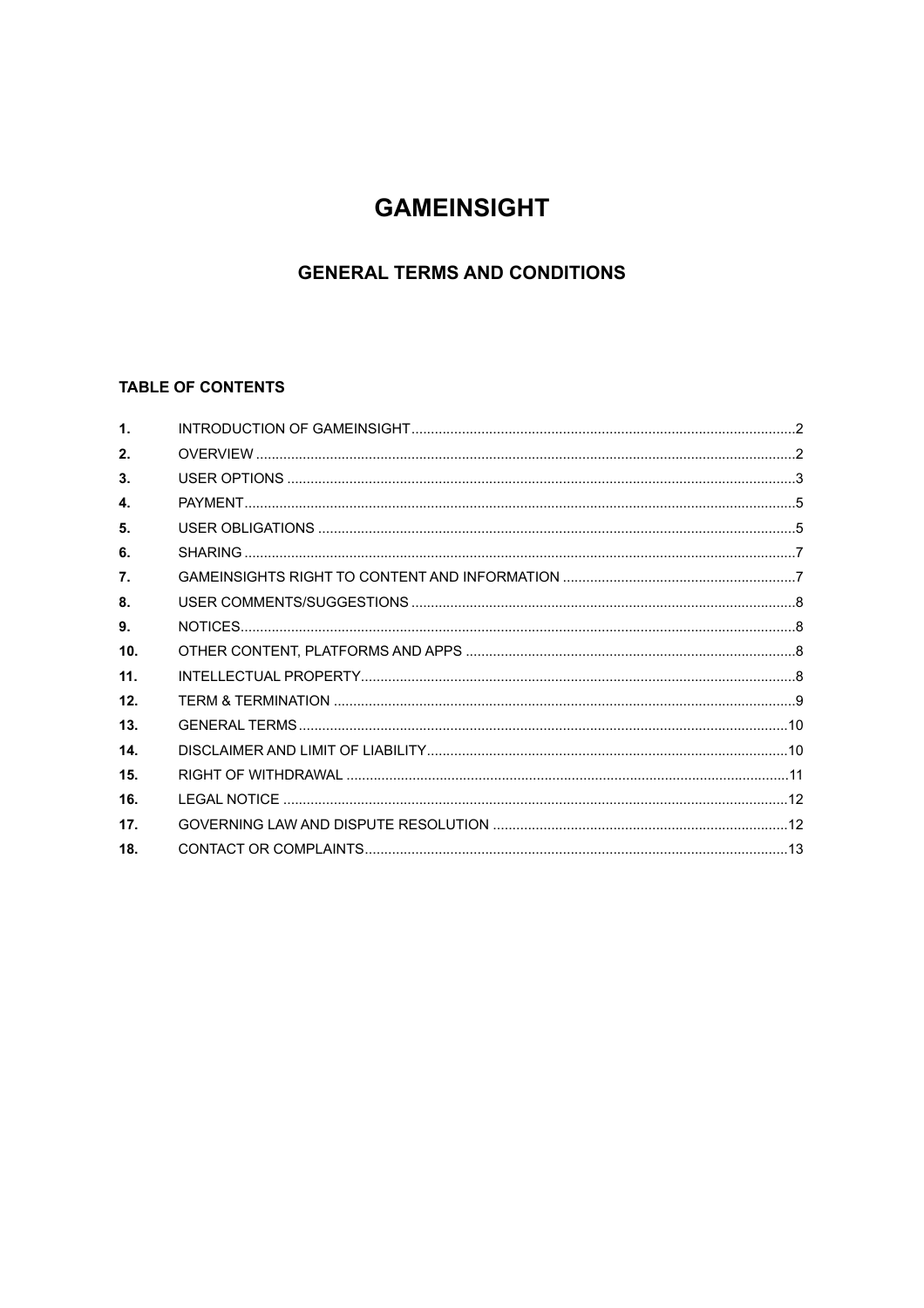# <span id="page-1-0"></span>**1. INTRODUCTION OF GAMEINSIGHT**

- 1.1. GameInsight is an online digital football platform (the "**Platform"**) for e.g. schools, teams, clubs, coaches, players, family members of players or just people with an interest in football.
- 1.2. To get access to the features on the Platform you have to register an account. Members and Subscribers (as defined below) (together "**Users**") can collaborate, educate, learn and connect with other Users. The Platform provides the User with a profile and tools to share content or information and to market yourself, your team or your club and may be used for recruitment, networking and more.

# <span id="page-1-1"></span>**2. OVERVIEW**

- 2.1. These General Terms and Conditions (the "**Agreement"**) govern the Platform, [www.gameinsight.sport,](http://www.gameinsight.sport) controlled by GameInsight AB, company no. 556912-4240, a company organised under the laws of Sweden, with its registered address at Hakegatan 1, 211 24 Malmö ("**GameInsight**", "**we**" or "**us**").
- 2.2. You agree that by registering, accessing or using the Platform, you are agreeing to enter into a legally binding contract, the Agreement, with GameInsight (even if you are using the Platform on behalf of a company). If you do not agree to this Agreement, do not register and do not access or otherwise use the Platform. If you wish to terminate this Agreement, you can do so by closing your account and no longer accessing or using the Platform. As a Member you have a notice period of two months (see Section [12.5](#page-8-1) below). Any subscription fee already paid will not be refunded, but no future charges will occur if you cancel before the renewal date.
- 2.3. The Agreement applies to all services that are provided to GameInsights' Users by GameInsight through the Platform ("**Services**"). To access the Services on the Platform you have to register for a Membership or a Subscription (definition below).
- 2.4. GameInsight grants you a revocable, non-exclusive, non-transferable, limited license to use the Platform strictly in accordance with the terms of this Agreement.
- 2.5. The Platform can be used by both private users/individuals and corporate users, and are offered in different options. Depending on which subscription the user choses to sign up for, the user may access certain features. The user can either register as a "**Member**", with full access to the Platform, or as a "**Subscriber**" with access to the Platform but in a more limited extent. If you choose not to register for a paid subscription, you may access the Platform as a "**Visitor**." The Agreements applies to all users, including Visitors when applicable. The user options are further described in Section [3](#page-2-0) below.
- <span id="page-1-2"></span>2.6. By accepting the Agreement through your use of the Platform, you certify that you are 18 years of age or older. Minors may only use the Platform under the supervision of an adult.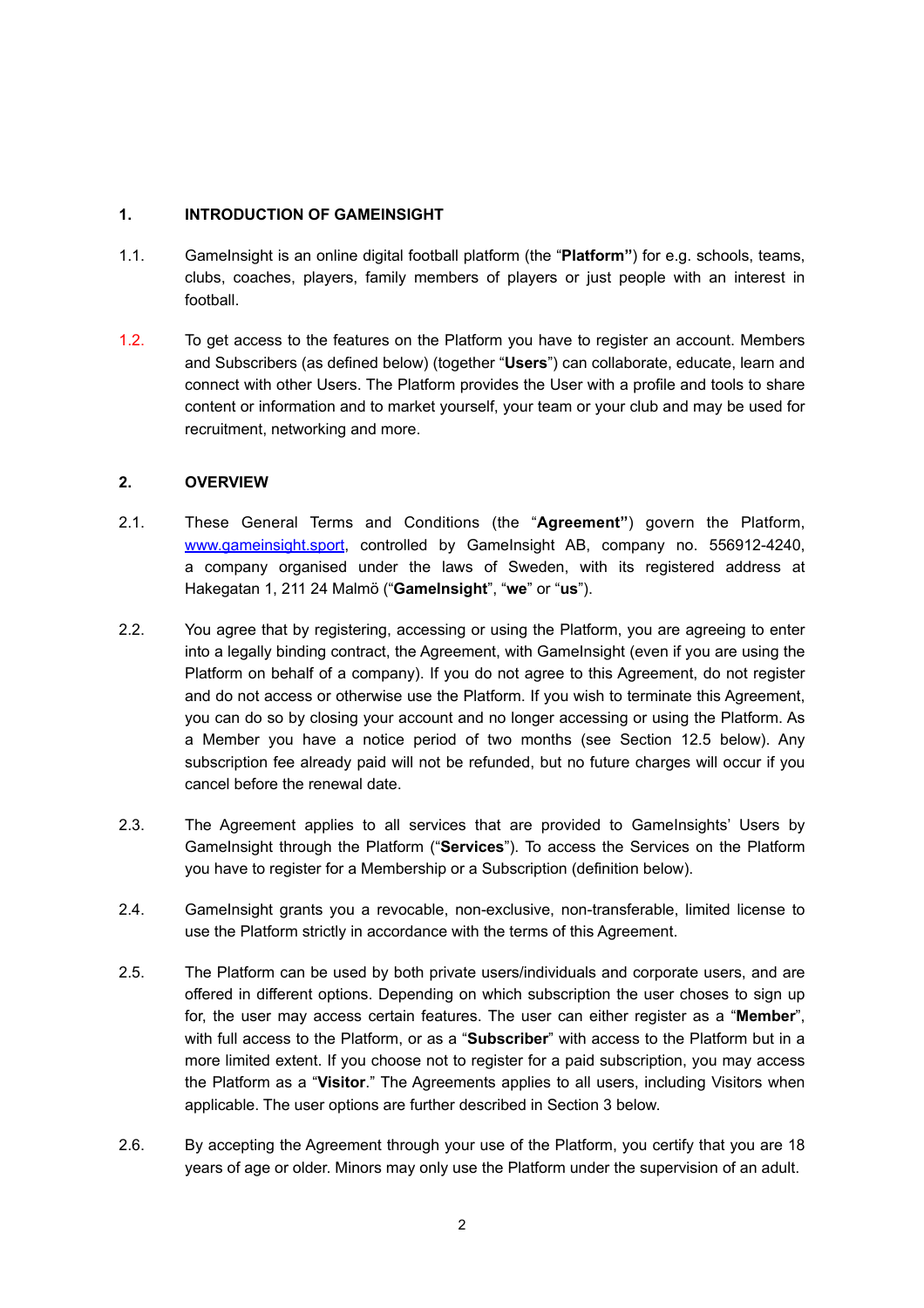- 2.7. GameInsight strives to ensure that information on the Platform is complete, accurate and current. However, the information may occasionally be inaccurate, incomplete or out of date. GameInsight does not warrant the accuracy or completeness of the information or content provided through the Platform. This term does not apply to information that GameInsight is legally obligated to ensure is up to date and correct.
- 2.8. In the event that a Service or subscription is listed at an incorrect price or with incorrect information due to typographical error, GameInsight shall have the right to refuse or cancel any purchase for a Service or subscription listed at an incorrect price. If your credit card has already been charged for the purchase, GameInsight shall immediately issue a credit to your payment method in the amount of the charge.
- 2.9. GameInsight may change, suspend or end any Service, or change and modify prices prospectively in GameInsights discretion. To the extent allowed under the law, changes may be effective upon reasonable notice.
- 2.10. Your use of the Platform is also subject to GameInsights policy regarding cookies (the "**Cookie Policy**") and GameInsights policy regarding personal data (the "**Privacy Policy**"), which covers how GameInsight collect, use, share and store your personal information. You can read the Privacy policy and Cookie policy here:
- 2.11. GameInsight is not a storage service. GameInsight do not promise to keep showing any information or content that you have posted, shared or stored in the Platform. You agree that GameInsight have no obligation to store, maintain or provide you a copy of any content or information that you or other Users provide, except to the extent required by law and as noted in our Privacy Policy.
- 2.12. GameInsight reserve the right to update or modify the Agreement, the Cookie Policy and/ or the Privacy Policy at any time. In case of material changes GameInsight will provide you notice through the Services, to give you the opportunity to review changes before the changes take effect. We encourage you to review the Agreement whenever you use or access the Platform. If you do not agree to any changes that GameInsight has made, please do not use the Services or access the Platform. You may close your account. Your continued use of the Services and the Platform constitutes that you are consenting to the updated terms, except when mandatory law constitutes otherwise.

# <span id="page-2-0"></span>**3. USER OPTIONS**

3.1. For more information about the user options and the pricelist GameInsight refers to the [information/document] that is available on the Platform [link]. The alternative ways of using the Platform are described only briefly in the sections below.

# *Members*

3.2. As part of an entity, a company or organisation, such as a club, a team or a school, you use the Platform as a Member. A Member can subscribe to a membership that runs for a period of one to three years ("**Membership**").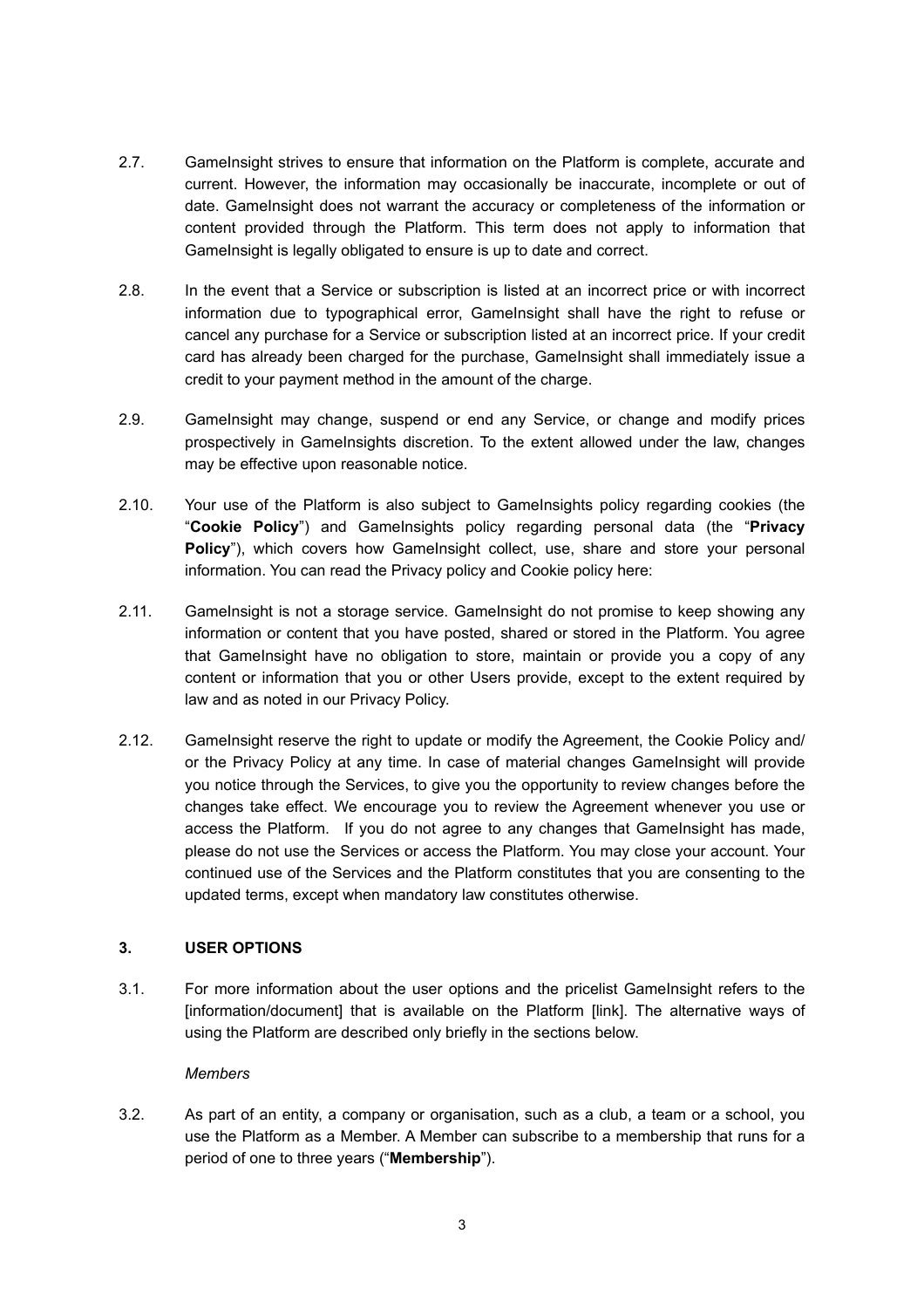- 3.3. A Membership gives the Member access to all features on the Platform, including but not limited to calendar, communication tools to communicate within the organisation (e.g. chat, direct messages, group messages), training and planning functions, education and secure storing of documents. The restrictions of the storage service are regulated in a separate document, see [link].
- 3.4. Within the Membership, one or more administrators must be appointed by the Member to operate the account. This/these administrator/administrators may invite members that belongs to the organisation for which the Membership is registered, (such as school students, players etc.), ("**Internal Members**"). Internal Members may communicate within the Membership and take part of content and information that is shared within the Membership for internal use/knowledge only.

#### *Subscribers*

- 3.5. As an individual, such as a player, coach, family member to a player, or a football enthusiast, you use the Platform as a Subscriber. A Subscriber have access to the Platform by registering to a monthly subscription ("**Subscription**").
- 3.6. A Subscription gives the Subscriber access to certain features on the Platform, including but not limited to, the right to a profile (where the Subscriber e.g. can post CV, pictures and movies for the purpose of marketing oneself), access to GameInsights global football network and to communication tools for chatting/messaging with other Subscribers.

# *Visitors*

- 3.7. As a non-paying user, you can access the Platform as a Visitor. As a Visitor you have to register on the Platform by providing your name, email and birthday.
- 3.8. A Visitor may access the Profiles of Members or Subscribers that have chosen "Open Profile" (see Section [3.9](#page-3-0) below) but does not have an own Profile or access to the Services. Hence, a Visitor cannot communicate on the Platform, share or post content, nor store documents or information etcetera.

# <span id="page-3-1"></span>*Profile options*

- 3.9. As a User (Members and Subscribers), you have your own personal/professional social page for you to display your personal/professional life ("**Profile**"). Through your Profile you may socialize and network, share content, market yourself and grow either your interest or your business/personal brand.
- <span id="page-3-0"></span>3.10. If you choose to have an Open Profile you are aware that all Users, but also Visitors, can visit and see your Profile and that Users can contact you. You may customize your account and Profile, to choose what content or information other users can see, who will have access to your profile and who will be able to communicate with you.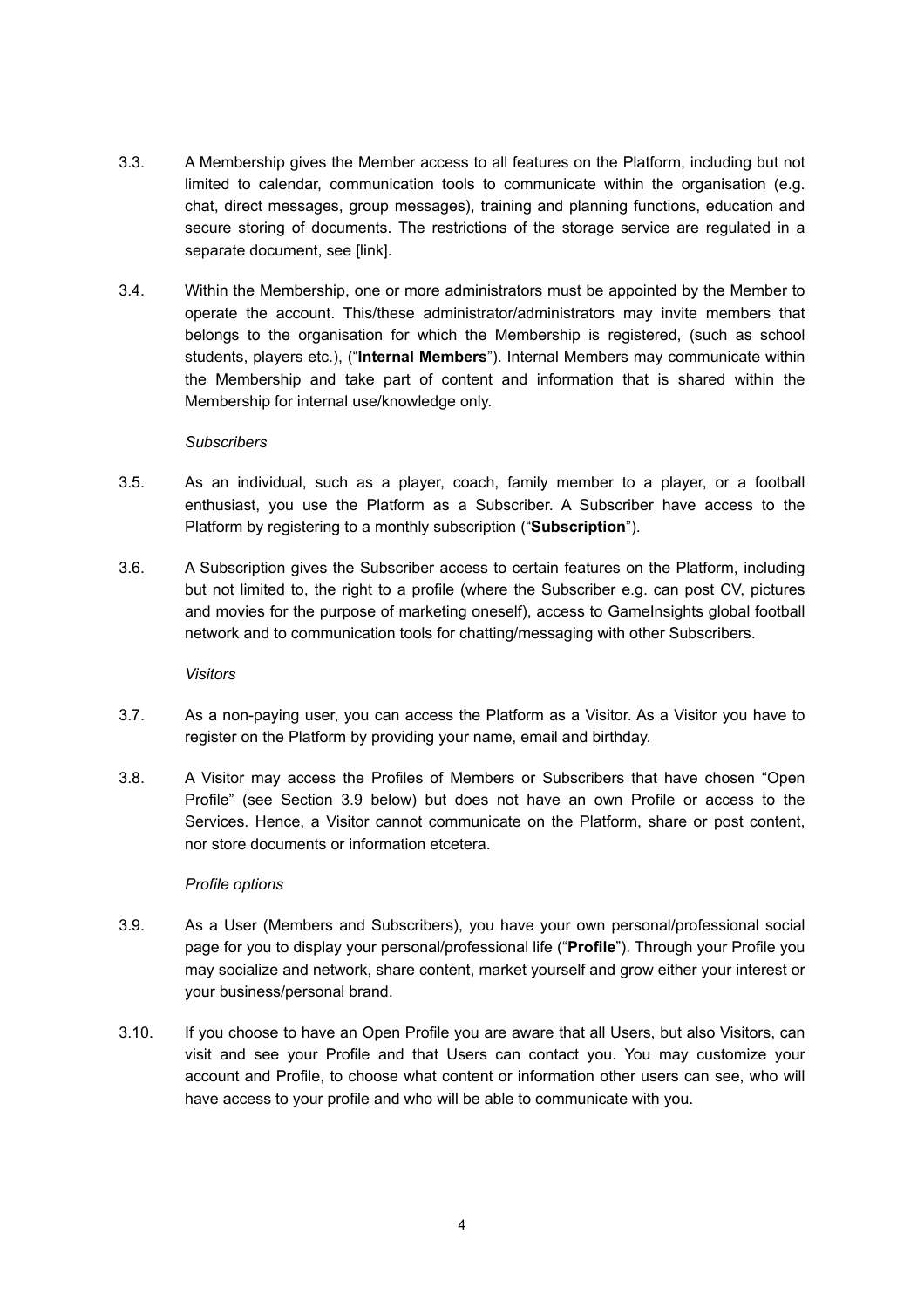# <span id="page-4-0"></span>**4. PAYMENT**

- 4.1. As long as you use the Services you agree to fulfil your payment obligations and to accept that GameInsight stores your payment information. It is your responsibility to make sure your payment method is valid. In the event of non-payment, e.g. your credit card expires, GameInsight is entitled to terminate your account without further notice.
- 4.2. If you choose to register as a Member or Subscriber, you will be charged in advance for the fees and taxes applicable for the subscription period. As a Subscriber you register a credit card, that is automatically charged in advance at the end of the preceding month. As a Member you are charged by invoice and can choose to be charged in advance annually or monthly.
- 4.3. If you purchase any additional Services, i.e. Services that are not included in the subscription you registered for, you agree to pay any applicable fees and taxes. Failure to pay such additional fees gives GameInsight the right to terminate the additional Services with immediate effect.
- 4.4. You certify that you are aware of and agree that your purchase may be subject to foreign exchange fees or taxes and that prices may differ based on location.
- 4.5. GameInsight does not guarantee refunds, except for the mandatory right of withdrawal that applies to consumers (see Section [15](#page-10-0) below). This applies to all purchases you may carry out when using the Platform.
- 4.6. You have the right to demand a copy of your payments/invoices by contacting GameInsight, for contact details see Section [18.1](#page-12-1) below.

# <span id="page-4-1"></span>**5. USER OBLIGATIONS**

- 5.1. By using the Platform you **certify that you**;
	- are eligible to enter in to this Agreement,
	- are at least of required minimum age (see Section [2.6](#page-1-2) above). If any applicable law requires that you are of a certain minimum age in order for GameInsight to provide you with the Services, without parental consent (including the processing of personal data), then the minimum age for using the Services is such older age,
	- must only have one personal account/profile registered on GameInsight and that you use your real name,
	- will provide accurate information to GameInsight and keep it updated,
	- will keep your password secure and confidential,
	- will follow this Agreement, GameInsights rules and instructions and applicable law.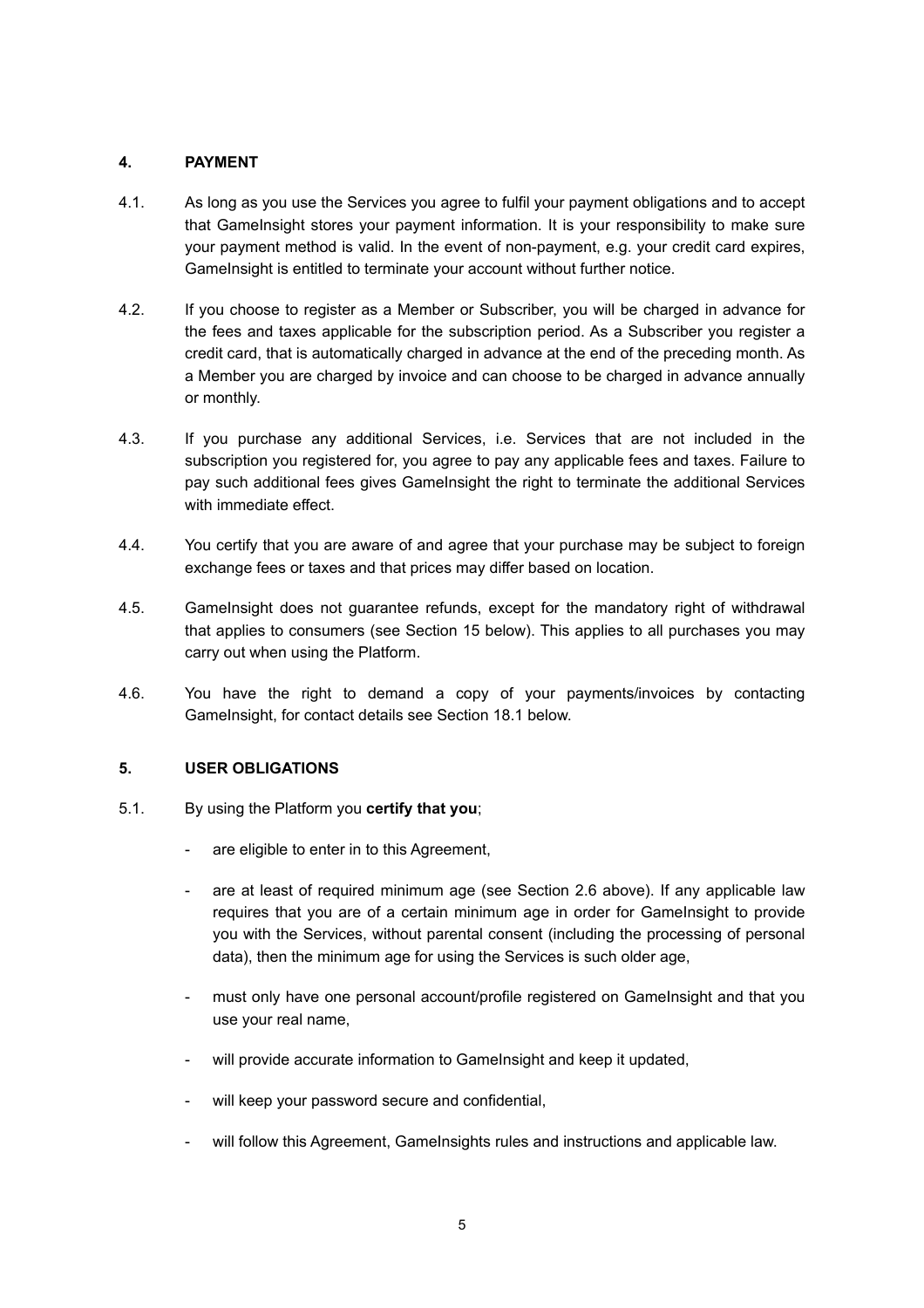- 5.2. By using the Platform you agree that **you will** *not,* and will *not* permit others to;
	- share your account/profile with anyone else. However, if another party (such as a club, a team or a company) purchased/registered the Membership/Subscription for you or others to administer or use, it is considered as an approved use of the Platform. The party paying for the Services has the right to control access to and get reports on your use of the Platform,
	- create a false identity, misrepresent your identity, create a User profile for anyone other than yourself, or use or attempt to use another's account,
	- use an profile picture of anyone else than you, that is not your likeness or not a headshot photo,
	- license, sell, rent, lease, assign, distribute, transmit, host, outsource, disclose or otherwise commercially exploit the Platform or make it available to any third party,
	- modify, make derivative works of, disassemble, decrypt, reverse compile or reverse engineer any part of the Platform,
	- remove, alter or obscure any proprietary notice (including any notice of copyright or trademark) of GameInsight or its affiliates, partners, suppliers or the licensors of the Platform,
	- act in an unlawful, inappropriate or unprofessional manner when using the Platform,
	- post inaccurate, controversial, hateful, threatening, pornographic or otherwise inappropriate content or information,
	- use, disclose or distribute any data or information obtained in violation of this Agreement or that you do not have the consent to disclose or distribute,
	- violate the Intellectual Property or other rights of GameInsight, including but not limited to, copying or distributing our education videos and materials or our technology, (unless it is released under open source licenses) and using the word "GameInsight" or our logos in any business name, email, or URL,
	- violate the Intellectual Property or rights of others, including copyrights, patents, trademarks, trade secrets or other proprietary rights,
	- post anything that contains software viruses, worms, or any other harmful code, or that may otherwise damage or adversely affect the Platform;
	- use bots or other automated methods to access the Platform, add or download contacts, send or redirect messages
	- monitor the Platforms' availability, performance or functionality for any competitive purpose.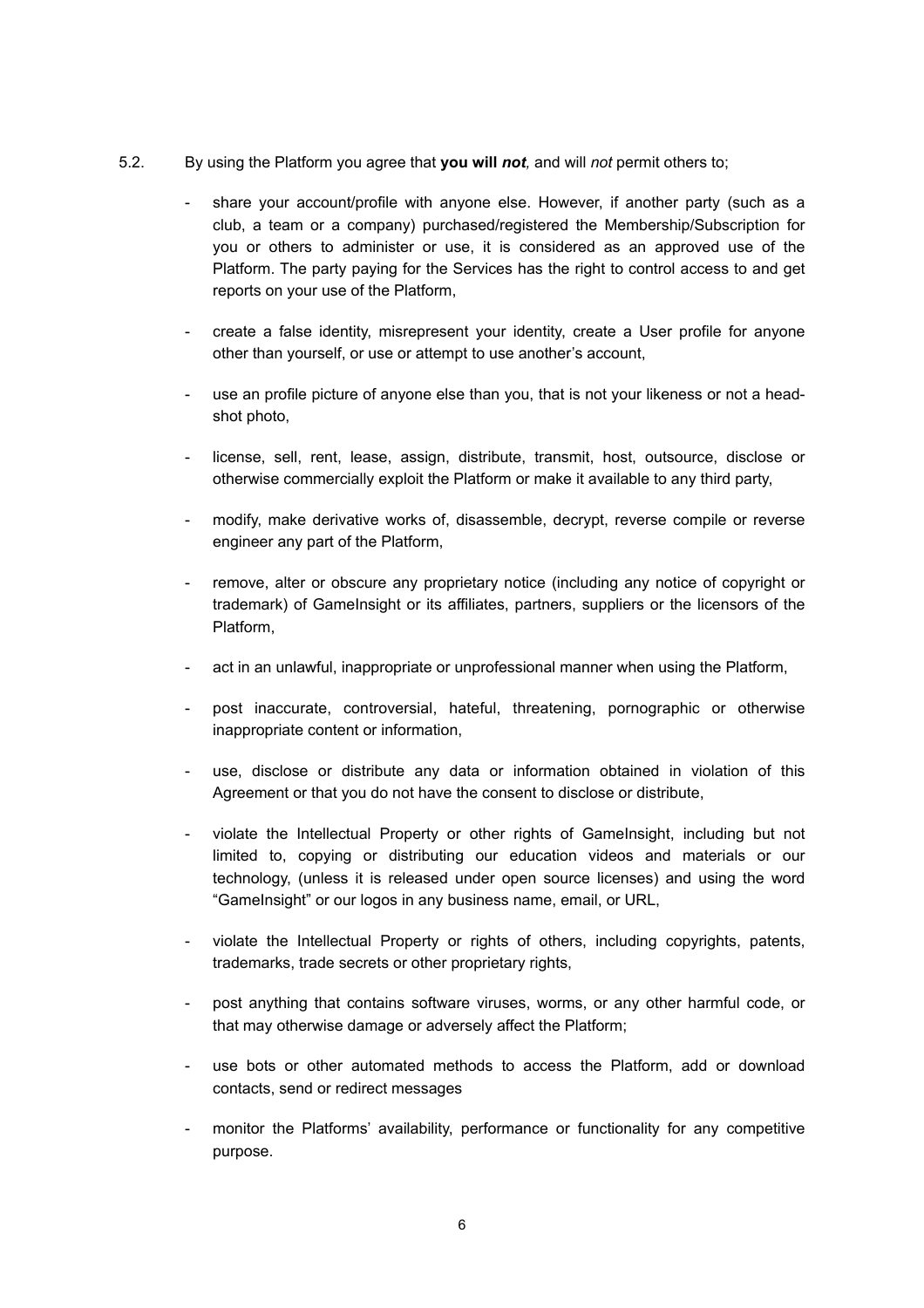5.3. GameInsight reserves the right to limit your use of the Platform, including what you share, how you connect and interact. GameInsight is entitled to restrict, suspend or terminate your account if GameInsight believe or think that you may be in breach of this Agreement or law, or in any other way are misusing the Platform.

# <span id="page-6-0"></span>**6. SHARING**

- 6.1. The Services enables communication and sharing of information in several ways, e.g. through messaging, chat, your Profile, adverts, links and videos.
- 6.2. When you share information or content, other users can see, copy and use that information and content. Everything that you share, post or communicate may be seen or used by other users. As mentioned in Section [3.9](#page-3-1) above, you can customize your account to choose what content or information other Users, and Visitors, may see and who will have access to your Profile.
- 6.3. You promise to only share and provide information and content on the Platform that:
	- you have the right to share,
	- is truthful,
	- does not violate this Agreement, the law nor anyone's right (including but not limited to third party Intellectual Property rights).
- 6.4. GameInsight is not obliged to publish or provide any information or content on the Platform and may, with or without notice, at any time remove content or information from the Platform.

# <span id="page-6-1"></span>**7. GAMEINSIGHTS RIGHT TO CONTENT AND INFORMATION**

- 7.1. You own all of the content, suggestions and personal information you provide to GameInsight but you are aware of, and agree with, that GameInsight has a non-exclusive right to everything you share on the Platform.
- 7.2. This non-exclusive right entails GameInsight a license to copy, use, distribute, publicly display, process or modify the information and content that you provide and share through the Platform, without any further consent, notice and/or compensation to you or others. This right is worldwide, transferable and sub-licensable.
- 7.3. You and GameInsight agree that if information or content includes personal data, it is subject to the Privacy Policy. You agree that GameInsight may access, store and use any information and personal data that you provide in accordance with our Privacy Policy and your choices and settings.
- 7.4. GameInsight is entitled to, and may by law be required to, remove information and content that you provide or share on the Platform.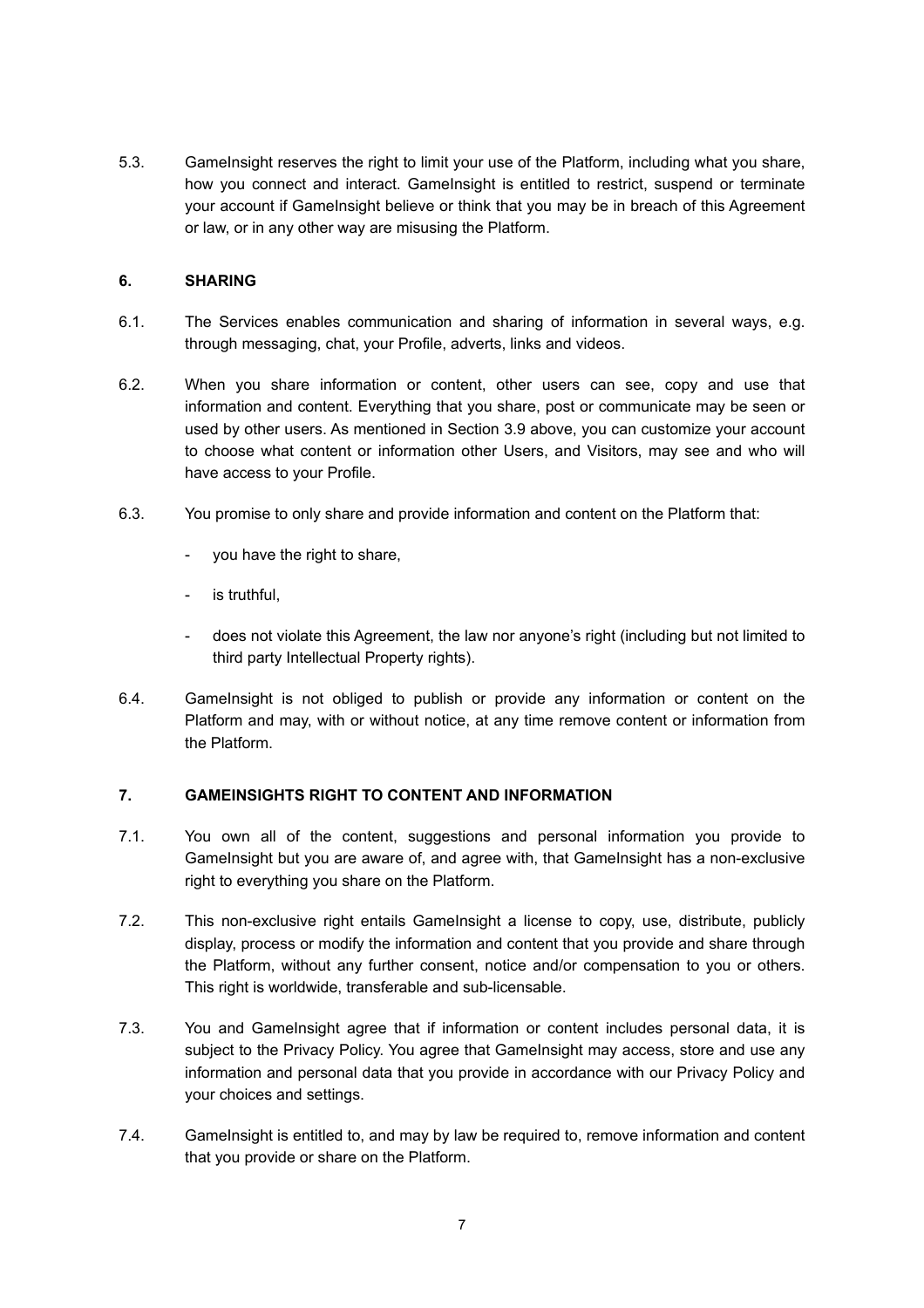# **8. USER COMMENTS/SUGGESTIONS**

<span id="page-7-0"></span>By submitting or posting comments, designs, proposals, ideas, feedback or other similar suggestions (collectively "**Suggestions**") regarding our Services or the Platform, you agree that GameInsight can use, copy, modify, publish, redistribute and share such Suggestions for any purpose, in any way, and without any credit or compensation to you.

# <span id="page-7-1"></span>**9. NOTICES**

- 9.1. You agree to be contacted or provided with notices by GameInsight through the Platform or by a message through the contact information that you provide to GameInsight, such as an email, a text message or a mail to your physical address.
- 9.2. You are responsible, and promise, to keep your contact information up to date. If the information is out of date, you may miss out on important notices. GameInsight does not take responsibility for you missing out taking part of such important notices.

# <span id="page-7-2"></span>**10. OTHER CONTENT, PLATFORMS AND APPS**

- 10.1. GameInsight is not responsible for third-party activities. Others may offer their products and services through the Platform. Your use of others' content and information posted on the Platform is at your own risk.
- 10.2. GameInsight generally does not review content provided by other Users. By using the Platform, you may encounter content or information that might be incomplete, misleading, offensive or otherwise harmful or incorrect. You agree that GameInsight is not responsible for content or information shared or provided by others (including other Users). GameInsight cannot always prevent misuse of the Platform, if you come across content or information on the Platform which is in violation with the Agreement please contact GameInsight at [email].
- 10.3. Users may connect regarding services or employments through the Platform. You are aware of and agree that GameInsight does not take responsibility regarding such contacts and that GameInsight does not supervise, direct, control or monitor Users in the performance of such contacts. Nothing shall create an employment, agency, or joint venture relationship between GameInsight and any User offering services. To offer, perform or procure services through the Platform you must be at least 18 years of age.

# <span id="page-7-3"></span>**11. INTELLECTUAL PROPERTY**

11.1. GameInsight reserves all of its Intellectual Property rights on the Platform. In this Agreement "**Intellectual Property**" means any intellectual property right, including but not limited to information, software, text, displays, patent, copyright, trademark, trade name, domain name, design or trade secret, whether present or future, registered or unregistered, registerable or not, and all applications for registration of the same, anywhere in the world.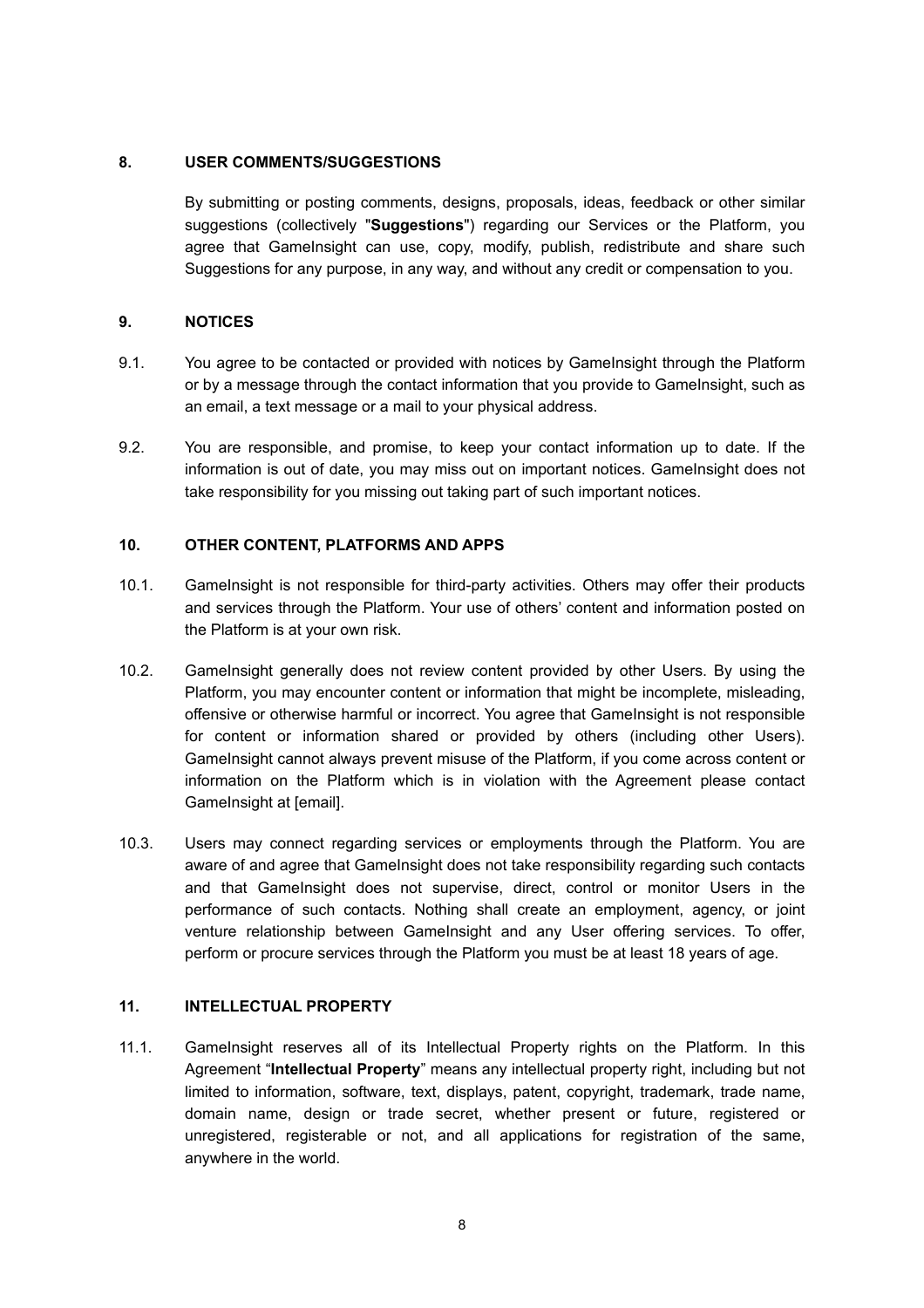- 11.2. GameInsights right includes the entire content, features and functionality.
- 11.3. You do not get any right to, or ownership in, the Platform or the content or information available through the Platform. You are not allowed to copy, modify, reproduce, download or distribute any content or information in any way, in whole or in part, without the express prior written permission of GameInsight, unless and except it is expressly provided in this Agreement. Any unauthorized use of the material is prohibited.

# **12. TERM & TERMINATION**

# <span id="page-8-0"></span>*In general*

- 12.1. This Agreement shall remain in effect until terminated by you or GameInsight.
- 12.2. This Agreement may be terminated immediately, without prior notice from GameInsight, in the event that you fail to comply with any term or provision of this Agreement.
- 12.3. On termination, you lose the right to access or use the Platform and your account. You are aware that in the event that you lose the right to access your account, GameInsight is not obliged to provide you with any content, information or documents that you have stored on your account.
- 12.4. Termination of this Agreement will not limit any of GameInsights rights or remedies at law or in equity in case of breach by you (during the term of this Agreement) of any of your obligations under the present Agreement. In addition the following shall survive termination of this Agreement:
	- GameInsights right to use and disclose your feedback/suggestions,
	- any debt owed by either party prior to termination shall remain owed after termination,
	- other users rights to re-share posts, content and information you have shared through the Platform or the Services prior to termination,
	- Sections [8,](#page-7-0) [11,](#page-7-3) [13](#page-9-0), [14](#page-9-1), [15](#page-10-1) and [17](#page-11-1).
- <span id="page-8-1"></span>12.5. As a User you can either choose to temporarily deactivate your account, or permanently delete your account. If you want to delete or temporarily deactivate your account you can [do this through your settings. The deactivation runs until further notice until you choose to either delete your account or reactivate it. In case you choose to delete your account, you are aware that all content and information (including your Profile) will be anonymised or permanently removed from the Platform.
- 12.6. A Membership has to be terminated by the Member with two (2) months' notice. In the event of no such notice, the Membership is prolonged for another three (3) years.
- 12.7. To avoid future charges, the Subscriber shall deactivate or delete the account before the renewal date. A Subscription will automatically be temporarily deactivated after the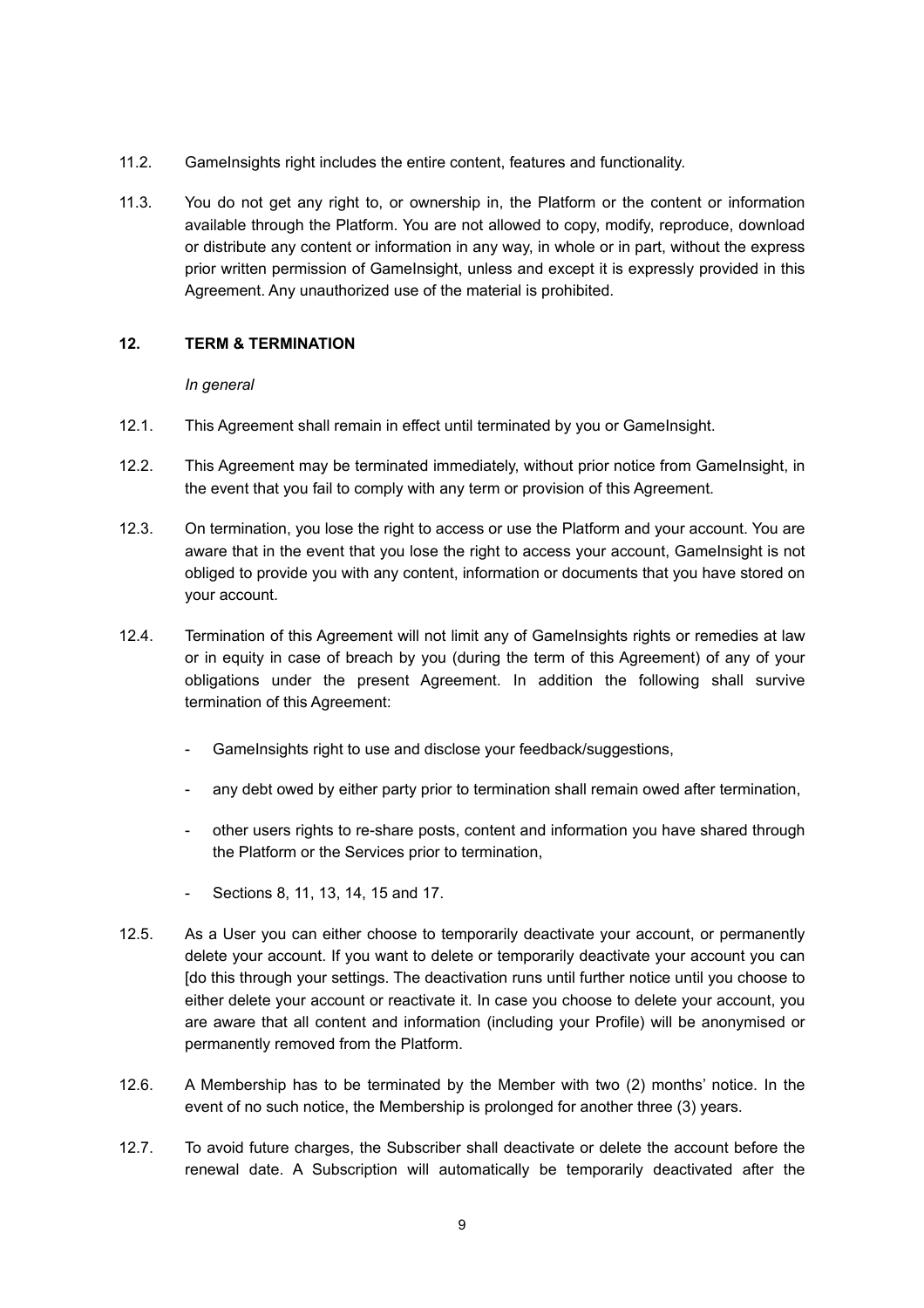Subscription period in the event of a non-payment by the Subscriber. If your account is temporarily deactivated due to non-payment and you wish to reactivate your account you have to pay the subscription fee within sixty (60) days. If you do not pay the subscription fee within this time, GameInsight have the right to delete your account without further notice.

# <span id="page-9-0"></span>**13. GENERAL TERMS**

- 13.1. If a court with authority over this Agreement finds any part of it unenforceable, you and GameInsight agree that the court should modify the terms to make that part enforceable while still achieving its intent. If the court cannot do that, you and GameInsight agree to remove that unenforceable part and still enforce the rest of this Agreement.
- 13.2. This Agreement (including the Cookie Policy, the Privacy Policy and other additional terms that may be provided by GameInsight when you engage with a feature of the Platform) is the only agreement between us regarding the Platform and supersedes all prior agreements for the Platform.
- 13.3. In the event that GameInsight does not act to enforce a breach of this Agreement, it does not mean that GameInsight has waived or lost its right to enforce this Agreement.
- 13.4. You may not assign or transfer this Agreement (or your Membership or Subscription) to anyone without GameInsights prior written consent. However, you agree that GameInsight may assign this Agreement to its affiliates or a party that acquires it without your consent.
- 13.5. You agree that the only way to provide us legal notice is at the addresses provided in Section [18](#page-12-0).

# **14. DISCLAIMER AND LIMIT OF LIABILITY**

# <span id="page-9-1"></span>*No warranty*

- 14.1. GameInsight is a distributor and not a publisher of the content supplied by Users. Hence, GameInsight does not have the ability to fully control or overview such content and makes no warranty or representation as to the accuracy, reliability or currency of any information, content, service or merchandise provided through or accessible via the Platform.
- 14.2. The Platform and its contents are provided "as is" and "as available" without any warranties or representations of any kind, whether expressed or implied. To the fullest extent permitted under applicable law, GameInsight disclaim all warranties and representations in any content transmitted on or in connection with the Platform or on Platforms that may appear as links on the Platform, or otherwise in connection with the Platform, including but not limited to any warranties of merchantability, fitness for a particular purpose or non-infringement of third party rights. Without limiting the foregoing, GameInsight does not warrant that the Platform will be uninterrupted, uncorrupted or error-free.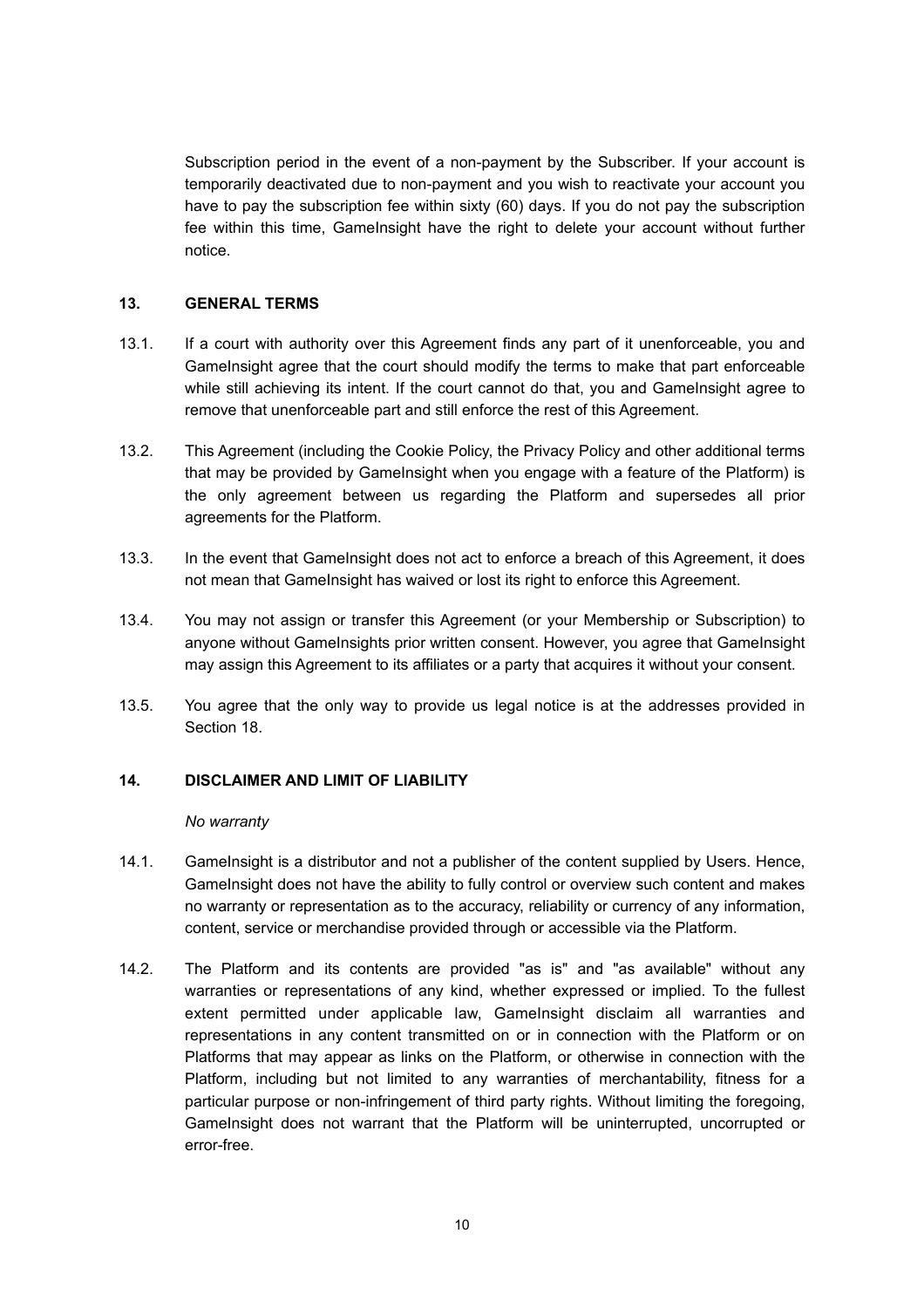14.3. No oral advice or written information given by GameInsight or any of its employees, representatives, agents, or the like will create a warranty. Price, terms and information is subject to change upon reasonable notice.

# *Exclusion of liability and limitations of this exclusion*

- 14.4. To the fullest extent permitted under applicable law, GameInsight will not be liable in connection with this Agreement for lost profits, reputation, loss of data, or any indirect, consequential, incidental, special or punitive damages.
- 14.5. Notwithstanding any damages that you might incur, the entire liability of GameInsight and any of its suppliers under any provision of this Agreement and your exclusive remedy for all of the foregoing shall be limited to the amount actually paid by you for the Services during the term of this Agreement.
- 14.6. The limitations of liability in this Section [14](#page-9-1) are part of the basis of the Agreement between you and GameInsight and shall apply to all claims of liability (e.g., warranty, tort, negligence, this Agreement and law) even if GameInsight has been noticed of the possibility of any such damage, and even if these remedies fail their essential purpose.
- 14.7. These limitations of liability do not apply to liability that GameInsight has to bear according to statutory obligations. Some jurisdictions do not allow the exclusion of or limitations on implied warranties or the limitations on the applicable statutory rights of a consumer, why some or all of the above exclusions and limitations may not apply to you.

# <span id="page-10-1"></span><span id="page-10-0"></span>**15. RIGHT OF WITHDRAWAL**

- <span id="page-10-2"></span>15.1. As a consumer you have a mandatory right of withdrawal. The period in which the consumer has the right to withdraw the purchase is called the withdrawal period. The withdrawal period starts on the day after the consumer has entered into an agreement and runs for fourteen (14) days (the "**Withdrawal Period**").
- 15.2. If the last day of the Withdrawal Period falls during a Saturday, Sunday or a public holiday, the Withdrawal Period is extended so that it also applies to the next weekday.
- 15.3. If you want to withdraw a purchase you have to send a clear message to GameInsight within the Withdrawal Period (see Section [15.1](#page-10-2) above). This message shall be sent to [info@gameinsight.sport](mailto:info@gameinsight.sport). You may use the withdrawal form provided by the Swedish Consumer Agency (Konsumentverket). This form may be accessed through the link below:

[https://www.konsumentverket.se/globalassets/publikationer/kontrakt-och-mallar/](https://www.konsumentverket.se/globalassets/publikationer/kontrakt-och-mallar/angerblankett-2021-konsumentverket.pdf) [angerblankett-2021-konsumentverket.pdf](https://www.konsumentverket.se/globalassets/publikationer/kontrakt-och-mallar/angerblankett-2021-konsumentverket.pdf)

15.4. If you choose to withdraw a purchase or this Agreement, GameInsight will refund your payment. The refund will be made without delay and in any case within fourteen (14) days from the day GameInsight was notified about your withdrawal. The refund will be made in the same way that you paid for the purchase, if you and GameInsight have not expressly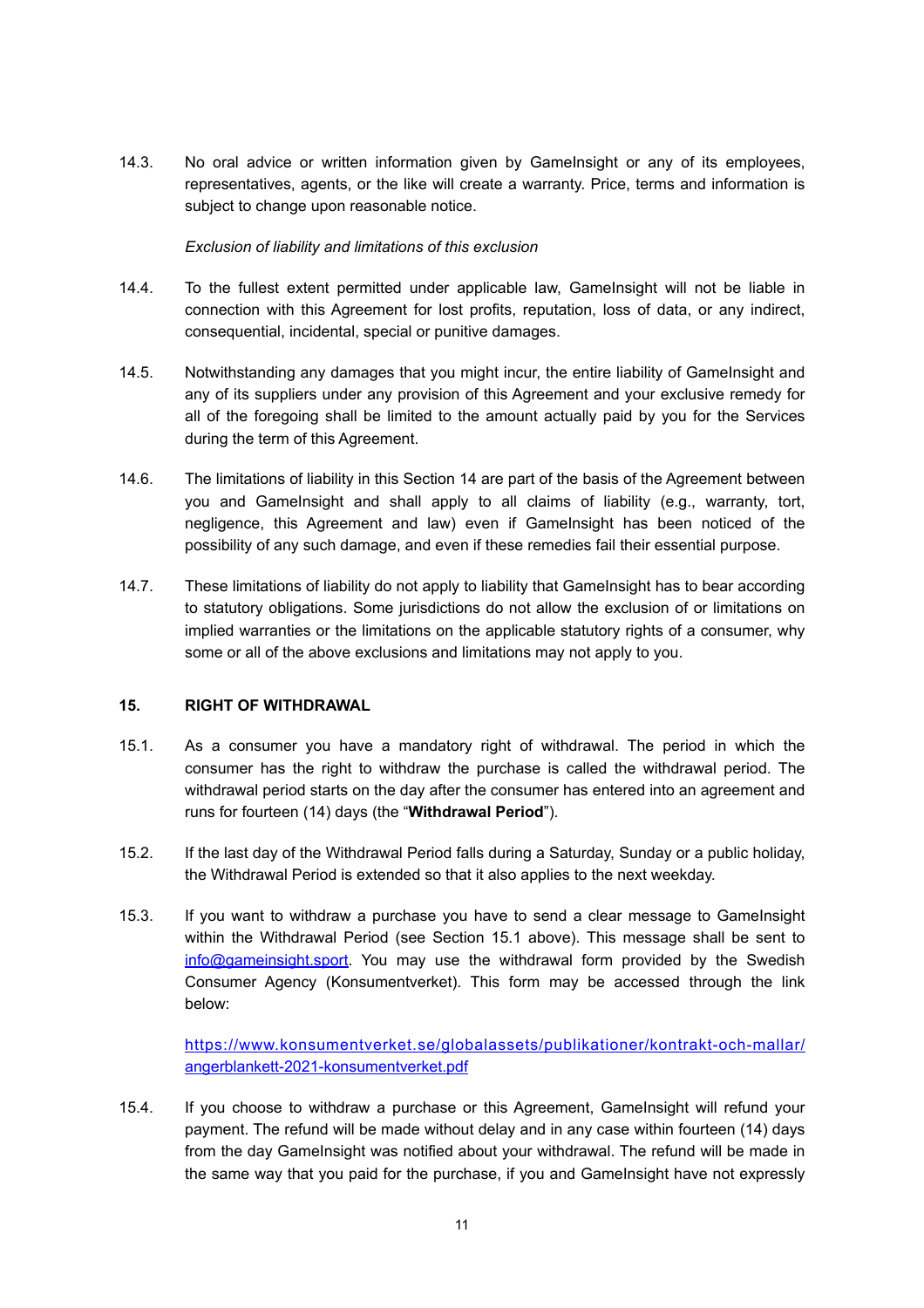agreed on anything else. Under all circumstances, the refund will not cause you any charges.

# <span id="page-11-0"></span>**16. LEGAL NOTICE**

- 16.1. In the event of a Dispute (definition below), you or GameInsight must give the other party a Legal Notice, which is a written statement that sets forth the name, address, and contact information of the party giving it, the facts giving rise to the Dispute, and the relief requested.
- 16.2. Any Legal Notice shall be sent to GameInsight via email to: [info@gameinsight.sport](mailto:info@gameinsight.sport).
- 16.3. GameInsight will send any Legal Notice to you by mail to your address if we have it, or otherwise to your email address. You are responsible for keeping you contact information up to date.
- 16.4. You and GameInsight agree that you will attempt to resolve any dispute through informal negotiation within sixty (60) days from the date of the Legal Notice. After sixty (60) days, you or GameInsight may commence a legal process or arbitration according to Section [17](#page-11-1) below.

# **17. GOVERNING LAW AND DISPUTE RESOLUTION**

# <span id="page-11-1"></span>*Generally*

17.1. You and GameInsight agree that the laws of Sweden, shall exclusively govern any dispute, controversy, claim, action, or other controversy between you and GameInsight related to the Platform and/or this Agreement or the breach, termination or invalidity thereof (collectively "**Dispute**"). This shall not deprive you of the mandatory consumer protections under the law of the country to which GameInsight direct the Platform and where you have habitual residence. With respect to jurisdiction and mandatory law, you and GameInsight agree that any Dispute shall at first instance be settled by the District Court of [Stockholm].

# *Specific consumer rights*

17.2. In the event that a dispute cannot be resolved in agreement between you and GameInsight, you as a customer can turn to the [National Board of Consumer disputes](https://arn.se/om-arn/Languages/english-what-is-arn/) (ARN). The National Board for Consumer Disputes (ARN) is a public authority that functions roughly like a court. In the event of a dispute, GameInsight follows the recommendation from the National Board of Consumer disputes or other corresponding dispute resolution entity.